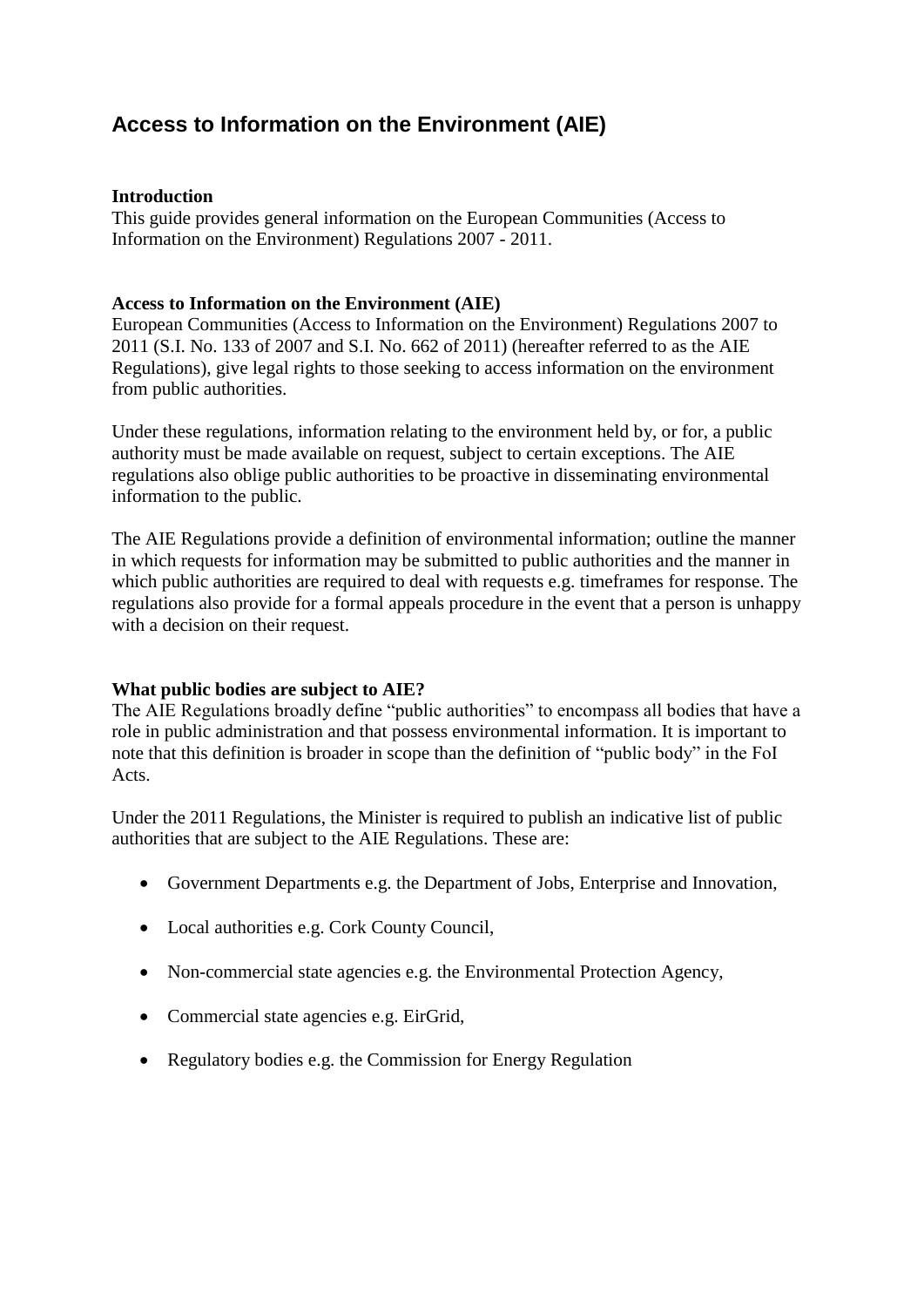## **How to make an AIE application**

When making a request for information under the AIE Regulations, you are required to:

- state that the application is being made under the AIE Regulations and submit it in writing or electronic form;
- provide your contact details;
- state, in terms that are as specific as possible, the environmental information required, and
- if you require the information in a specific format or manner of access, you should specify this in your request.

It is not necessary to state an interest in the request.

### **Fees**

There is no initial fee for making an application under the AIE Regulations. However, a public authority may charge a reasonable fee for supplying the information requested. This may include the costs of compiling, copying, printing or posting of information.

Public authorities may not charge for access to registers or lists of environmental information or for the examination of such information in situ.

Public authorities must make publicly available a list of fees, if any, charged for the provision of environmental information.

There is no charge for applying for an internal review. It costs  $\epsilon$ 150 to take an appeal to the Commissioner for Environmental Information, or  $\epsilon$ 50 if you are the holder, or dependent of a holder of a medical card, or a third party appealing the decision to release certain information.

### **Requirements for dealing with requests**

In general, a public authority is required to respond to an AIE request within one month of receipt of the request. Where, due to the complexity or volume of information required, a public authority is unable to respond within the one month timeframe, they are required to write to the applicant within the month, indicating when a response will issue. This date should not be more than two months from the receipt of the original request.

If the public authority does not have the information requested it can either transfer the request to another public authority, or advise the applicant of where it believes the request should be directed. In either case, it is required to notify the applicant.

### **Grounds for refusing information**

There are a number of grounds on which a public authority can refuse information; these include when a body is acting in a legislative or judicial capacity (Article 3(2)) and both mandatory (Article 8) and discretionary (Article 9) grounds for refusing information. When making a decision on whether to release information, a public body is required to consider the provisions in Article 10.